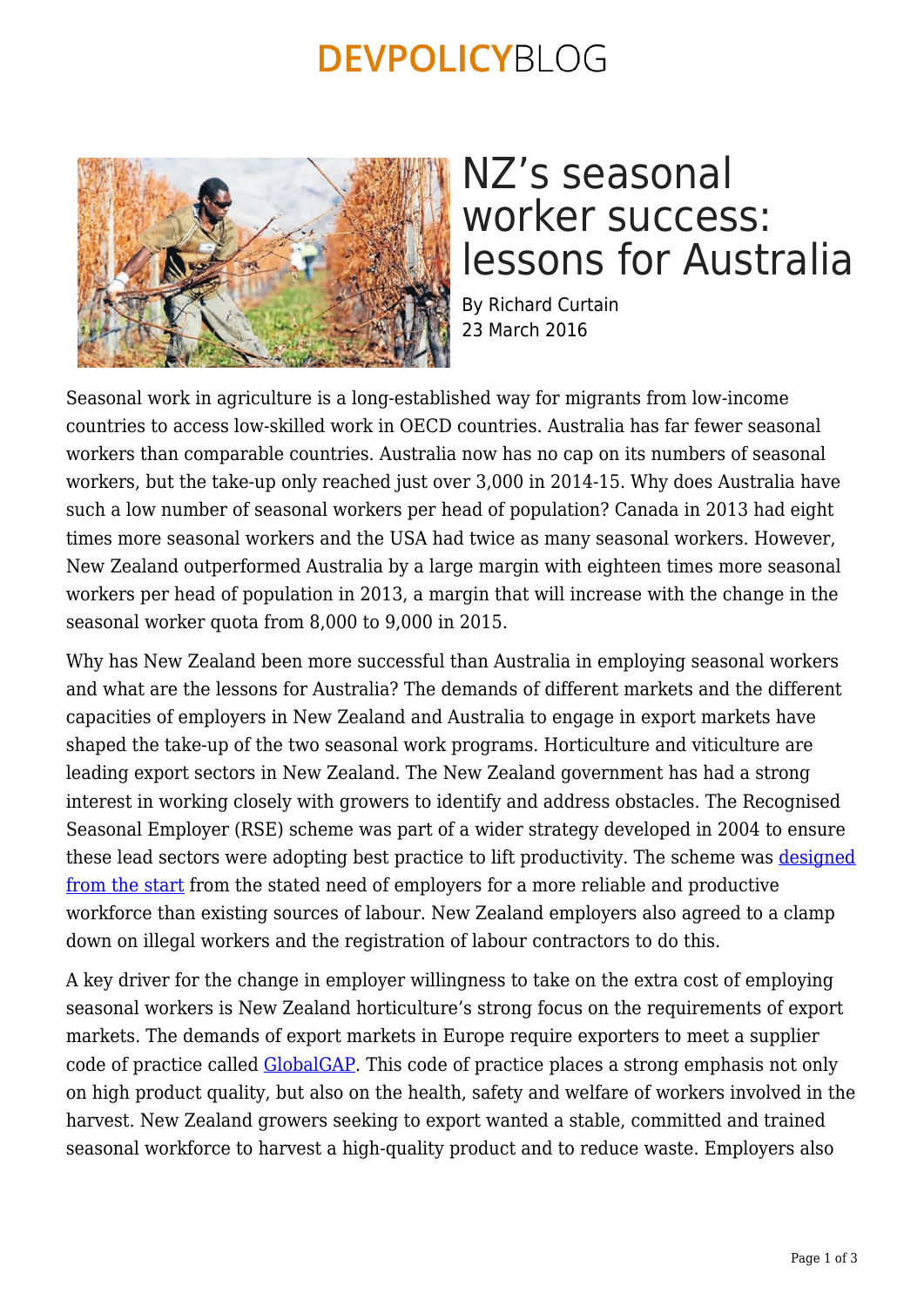### **DEVPOLICYBLOG**

[wanted](https://ojs.victoria.ac.nz/LEW/article/view/1641) to remove any threat to their export trade through bad publicity by stopping the use of illegal workers and improving the working conditions of the workforce.

Australia's horticulture sector has been much more focused on meeting domestic demand, and the demand of the two largest supermarket chains. While more than 60% of New Zealand's apple harvest in 2014 [was exported,](http://www.pipfruitnz.co.nz/) [only](http://apal.org.au/supply-chain/trade/export-markets/) 1-2% of total marketable production of apples and pears for Australia was exported. According to the 2012 annual report of GlobalGAP, there are 1,516 accredited producers in NZ and only 153 in Australia.

The Australian Seasonal Worker Program (SWP) was not developed from the ground up with strong employer involvement. Its framework was instead copied by Canberra from New Zealand and implemented in a top-down way without any understanding of the underlying success factors.

Judging by the responses of Australian horticulture employers to ANU-World Bank surveys [in 2011](https://devpolicy.org/australias-pacific-seasonal-worker-pilot-scheme-why-has-take-up-been-so-low20120404/) and [2014](https://devpolicy.org/where-are-all-the-seasonal-workers-the-most-comprehensive-survey-of-employers-yet-20140218/), the domestic market for horticulture is shaped by demand, based on cost and delivery on time. Paying more to lift quality is not evident as a major concern of growers in Australia. Most Australian employers of harvest labour also do not fear loss of markets due to bad publicity about the use of illegal workers or poor working conditions for legal workers. Four-out-of-five Australian growers surveyed in 2014 did not want to engage workers through the Seasonal Worker Program because they said there was no need to or that the costs and risks of doing so stopped them. It is important to note that the growers who did participate in the SWP had larger properties and harvest periods that are longer than the 14 weeks minimum period of work required by the SWP at the time of the survey.

A major increase in the take-up of the SWP in Australia is only likely if consumer and corporate buyers of fruit and vegetables demand changes to employment conditions in response to the growing evidence of poor working conditions for the harvest workforce (see [here](http://www.aph.gov.au/DocumentStore.ashx?id=0c19bdef-6e26-4815-944d-482972992422&subId=351514) [pdf], [here](http://jir.sagepub.com/content/early/2015/09/03/0022185615600510.abstract) and [here\)](http://dro.deakin.edu.au/view/DU:30080149). Increasing [media attention](http://www.theage.com.au/national/investigations/workers-at-woolworths-supplier-paid-a-pittance-threatened-20160304-gnaft8#ixzz42Y9NxdvL) on stories of worker exploitation has the potential to foster a social media campaign for consumers to put more pressure on the major supermarket chains. Corporate buyers in turn will have to apply pressure on their suppliers for greater transparency and accountability for the health, safety and welfare of workers involved in the harvest. Another driver of change will come from a consolidation of ownership in the industry resulting in larger suppliers. Big operators have a greater incentive to seek productivity gains from a stable and trained workforce and have more resources to engage, train and pay workers appropriately. Only consumer pressure, corporate self-interest and a better resourced legal compliance system will improve employment conditions for the harvest workforce. These changes together would make it more attractive to employ workers under the Seasonal Worker Program.